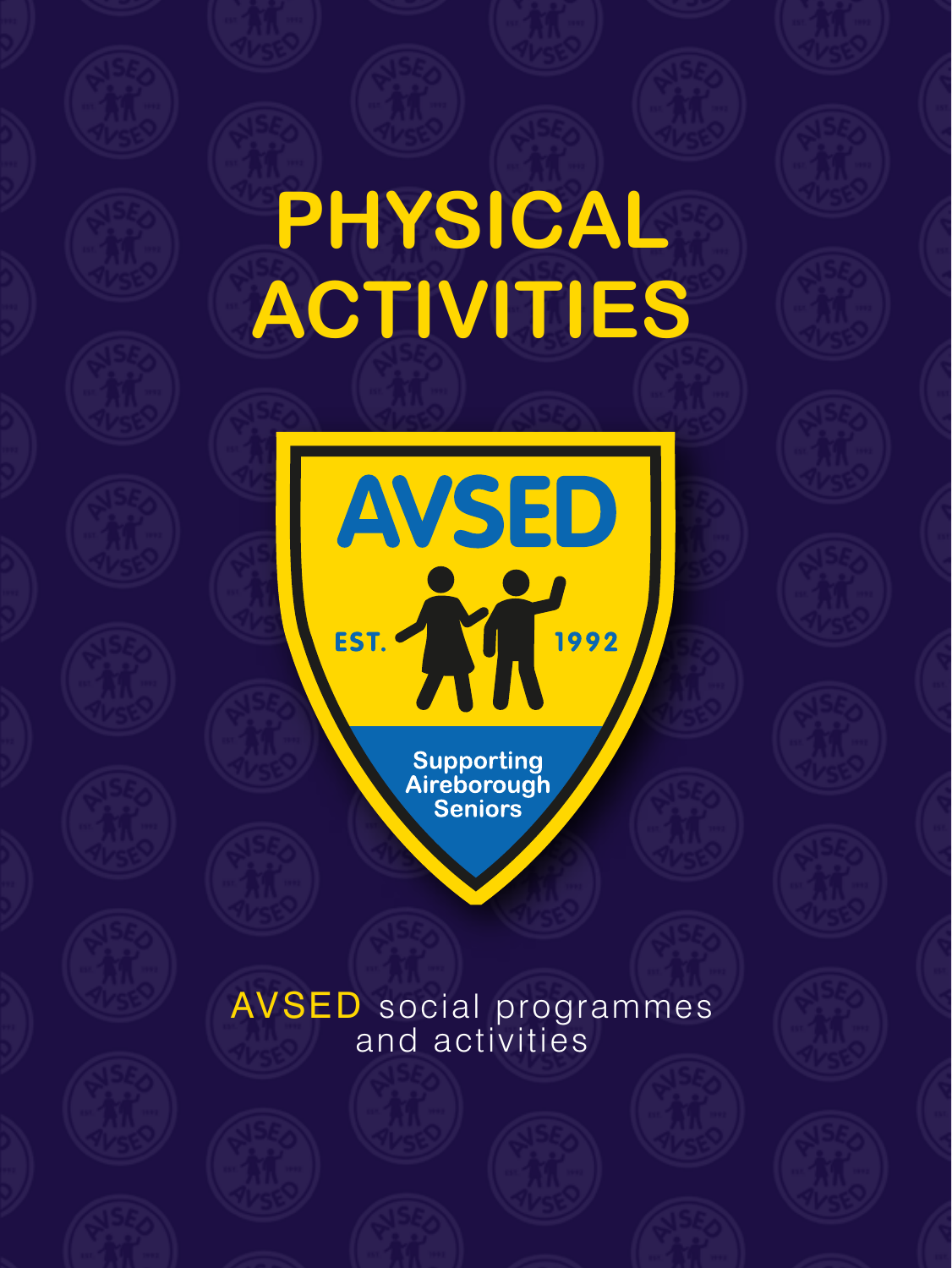| <b>Activity</b>           | <b>STRENGTH &amp; BALANCE PROGRAMME - LEVEL 1</b>                                                                                                                                                                     |
|---------------------------|-----------------------------------------------------------------------------------------------------------------------------------------------------------------------------------------------------------------------|
| <b>Description</b>        | 22-week pilot programme run by Active Leeds.<br>Focussing on fall prevention techniques and building resilience.<br>An hour of strength and balance exercises, followed by refreshment and social element with AVSED. |
| Cost<br><b>Per Person</b> | <b>FREE</b>                                                                                                                                                                                                           |
| <b>Transport</b>          | <b>YES</b>                                                                                                                                                                                                            |
| <b>Suitability</b>        | Accessed through Active Leeds                                                                                                                                                                                         |

| <b>Activity</b>           | <b>BACK TO BASICS - LEVEL 2</b>                                                                                                                                                                                                                                           |
|---------------------------|---------------------------------------------------------------------------------------------------------------------------------------------------------------------------------------------------------------------------------------------------------------------------|
| <b>Description</b>        | Weekly chair-based, gentle and steady routines,<br>exercising every part of the body along to music. The focus is on balance and muscle strengthening<br>exercises – using apparatus such as balls, bands and light weights.<br>Followed by refreshments and social time. |
| Cost<br><b>Per Person</b> | Activity - £3.00<br>Transport - £3.00                                                                                                                                                                                                                                     |
| <b>Transport</b>          | <b>YES</b>                                                                                                                                                                                                                                                                |
| <b>Suitability</b>        | Need to be able to transfer onto a chair, manage own personal care and be able to participate in<br>seated exercises.                                                                                                                                                     |

| <b>Activity</b>           | <b>STEPPING UP - LEVEL 3</b>                                                                                                                                                                                                                                                                                                     |
|---------------------------|----------------------------------------------------------------------------------------------------------------------------------------------------------------------------------------------------------------------------------------------------------------------------------------------------------------------------------|
| <b>Description</b>        | Weekly standing and chair-based routines, quicker-paced, aerobic style - exercising every part of the<br>body, along to music.<br>This class is the next level up from Back to Basics. The focus is on strength and stamina, with<br>progressive routines on posture and stability.<br>Followed by refreshments and social time. |
| Cost<br><b>Per Person</b> | Activity - £3.00<br>Transport - £3.00                                                                                                                                                                                                                                                                                            |
| <b>Transport</b>          | <b>YES</b>                                                                                                                                                                                                                                                                                                                       |
| <b>Suitability</b>        | Need to have a good level of ambulant mobility.<br>manage own personal care and be able to participate in standing exercises.                                                                                                                                                                                                    |

| Activity                  | TAI CHI - FOUNDATION - LEVEL 4                                                                                                                                                                                    |
|---------------------------|-------------------------------------------------------------------------------------------------------------------------------------------------------------------------------------------------------------------|
| <b>Description</b>        | Weekly open and welcoming class suitable for beginners.<br>The class is fully standing, working on set routines that focus on flexibility, balance and posture along<br>with breathing and meditation techniques. |
| Cost<br><b>Per Person</b> | Activity - £5.00<br>Block monthly payments (£20/25)                                                                                                                                                               |
| <b>Transport</b>          | NO.                                                                                                                                                                                                               |
| <b>Suitability</b>        | Need to have a high level of ambulant mobility, able to stand for the whole session and be fully<br>independent.                                                                                                  |